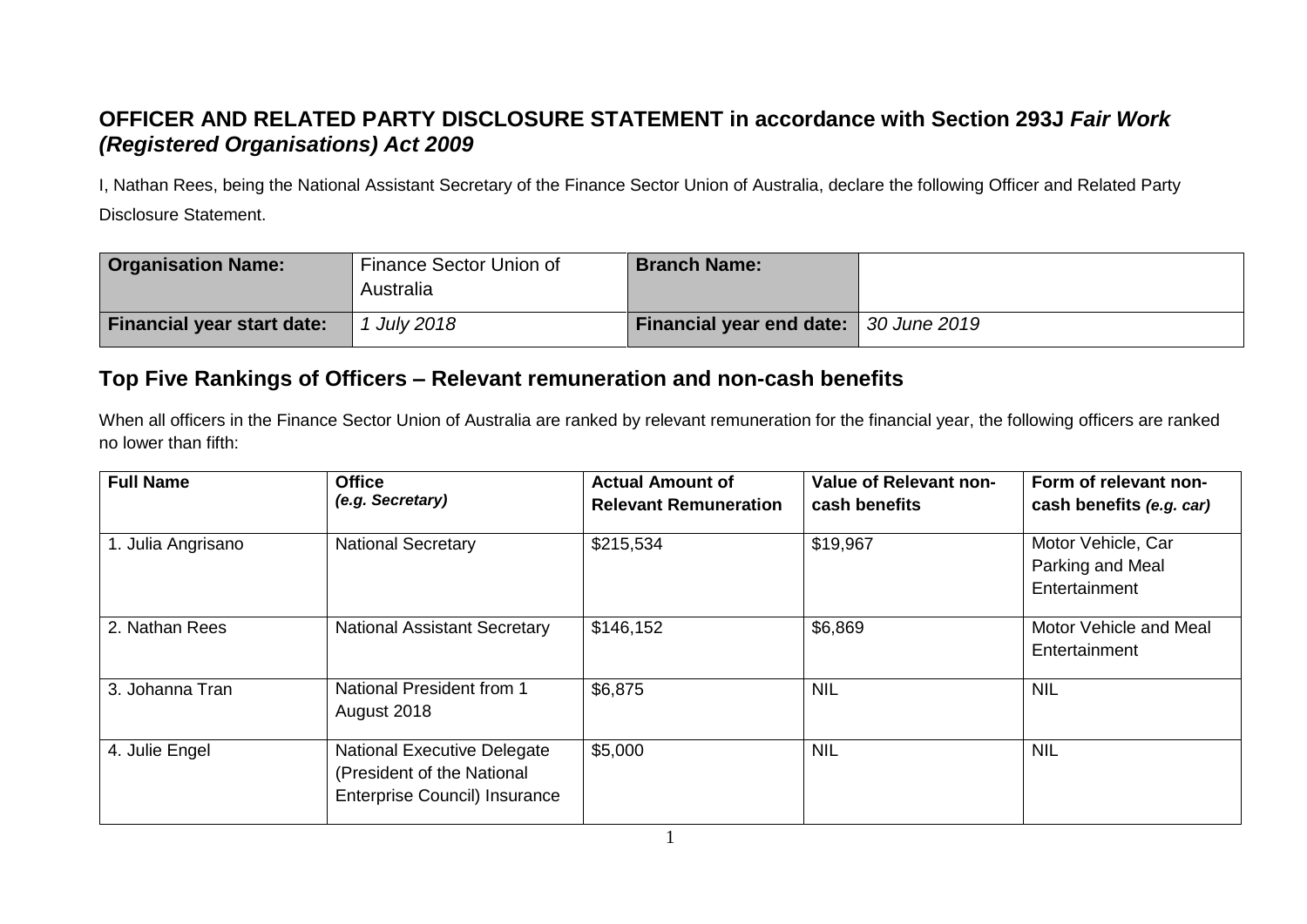| 4. Adam Fay         | <b>National Executive Delegate</b><br>(President of the National<br><b>Enterprise Council) Midsized</b><br><b>Banks</b>     | \$5,000 | <b>NIL</b> | <b>NIL</b> |
|---------------------|-----------------------------------------------------------------------------------------------------------------------------|---------|------------|------------|
| 4. Paul Ferrari     | <b>National Executive Delegate</b><br>(President of the National<br><b>Enterprise Council) NAB</b>                          | \$5,000 | <b>NIL</b> | <b>NIL</b> |
| 4. Susanne Pearce   | <b>National Executive Delegate</b><br>(President of the National<br><b>Enterprise Council) St</b><br>George/Bank SA         | \$5,000 | <b>NIL</b> | <b>NIL</b> |
| 4. Peter Tancred    | <b>National Executive Delegate</b><br>(President of the National<br><b>Enterprise Council) RBA</b>                          | \$5,000 | <b>NIL</b> | <b>NIL</b> |
| 4. Allison Cruze    | <b>National Executive Delegate</b><br>(President of the National<br><b>Enterprise Council) CBA</b>                          | \$5,000 | <b>NIL</b> | <b>NIL</b> |
| 5. Matthew Rowe     | National Executive Delegate/<br>National President, General<br>from 1 August 2018                                           | \$4,583 | <b>NIL</b> | <b>NIL</b> |
| 6. Sacha Hammersley | <b>National Executive Delegate</b><br>(President of the National<br><b>Enterprise Council) WBC from</b><br>31 December 2018 | \$2,500 | <b>NIL</b> | <b>NIL</b> |
| 6. Maurice Farrell  | <b>National Executive Delegate</b><br>(President of the National                                                            | \$2,500 | <b>NIL</b> | <b>NIL</b> |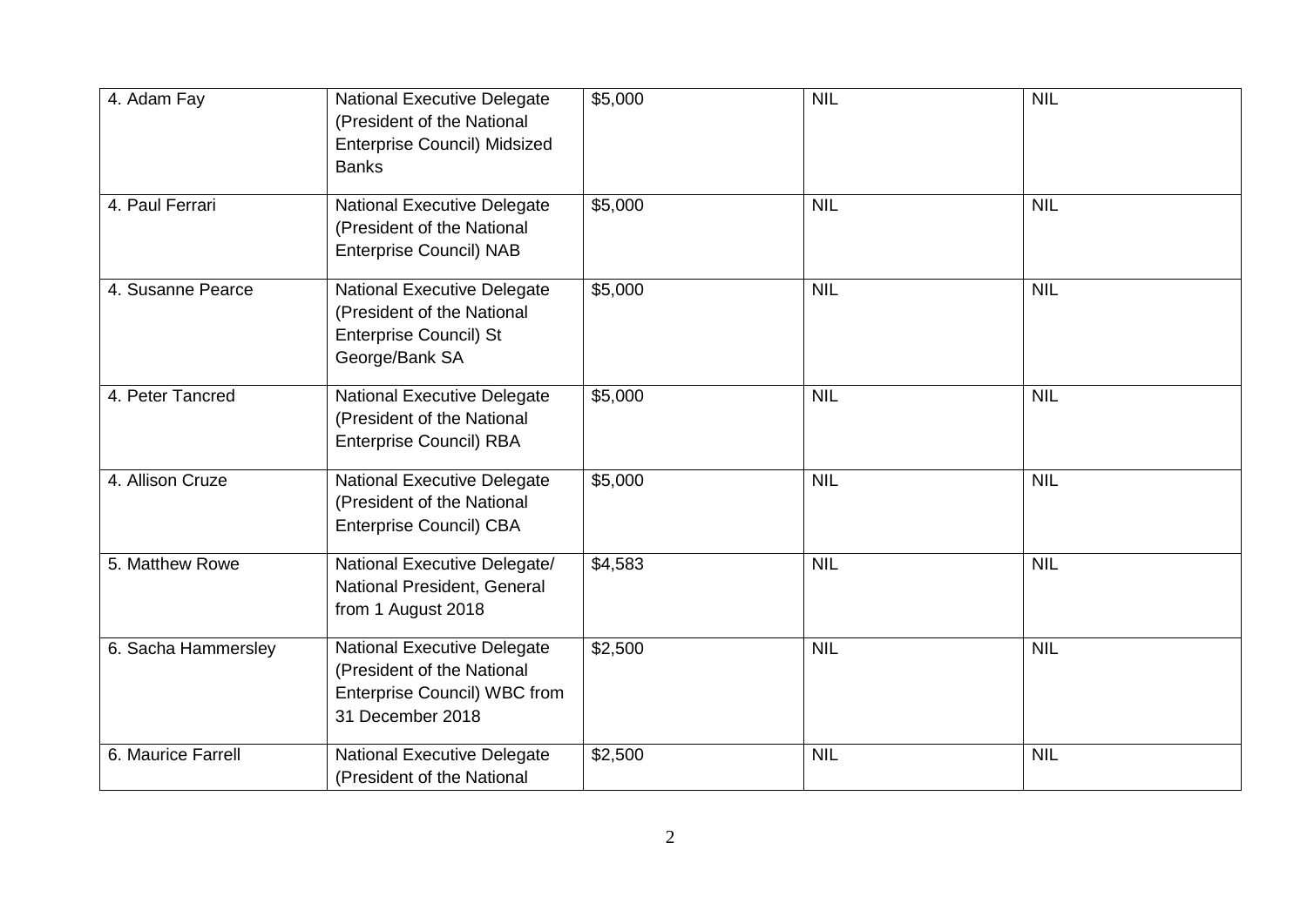| Enterprise Council) ANZ from |  |  |
|------------------------------|--|--|
| 31 December 2018             |  |  |
|                              |  |  |

**Please note:**

- The officers without any form of non-cash benefits identified against their name in the table above did not receive any non-cash benefits from the branch/organisation.
- Relevant non-cash benefits above were calculated at their gross up value (i.e. FBT Taxable Value x Gross up rate of 2.0802)
- Relevant remuneration for National President and National Executive Delegates were honorarium fees received from the organisation.
- National Executive Delegates are entitled to an honorarium fees of \$5,000 per annum.
- Relevant remuneration for National Secretary included board fees from Australian Super. The National Secretary did not retain the fees personally but was passed on to the organisation for the benefit of all members. The amount disclosed was GST Inclusive.

## **Payments to related parties and declared persons or bodies**

During the financial year, the Finance Sector Union of Australia made the following payments to related parties or declared persons or bodies. The details of these payments are included below. This list does not include payments that have been exempted from disclosure under section 293G.

| <b>Date</b> | <b>Name</b> | Nature of relationship<br><sup>1</sup> (e.g company owned by Secretary) | <b>Purpose of payment</b><br>(e.g. catering) | Amount | <b>Other relevant</b><br>details |
|-------------|-------------|-------------------------------------------------------------------------|----------------------------------------------|--------|----------------------------------|
|             |             |                                                                         |                                              |        |                                  |

The organisation did not make any payments to related parties or declared persons or bodies that are required to be disclosed.

Signed by the officer:

Dated: 20 December 2019